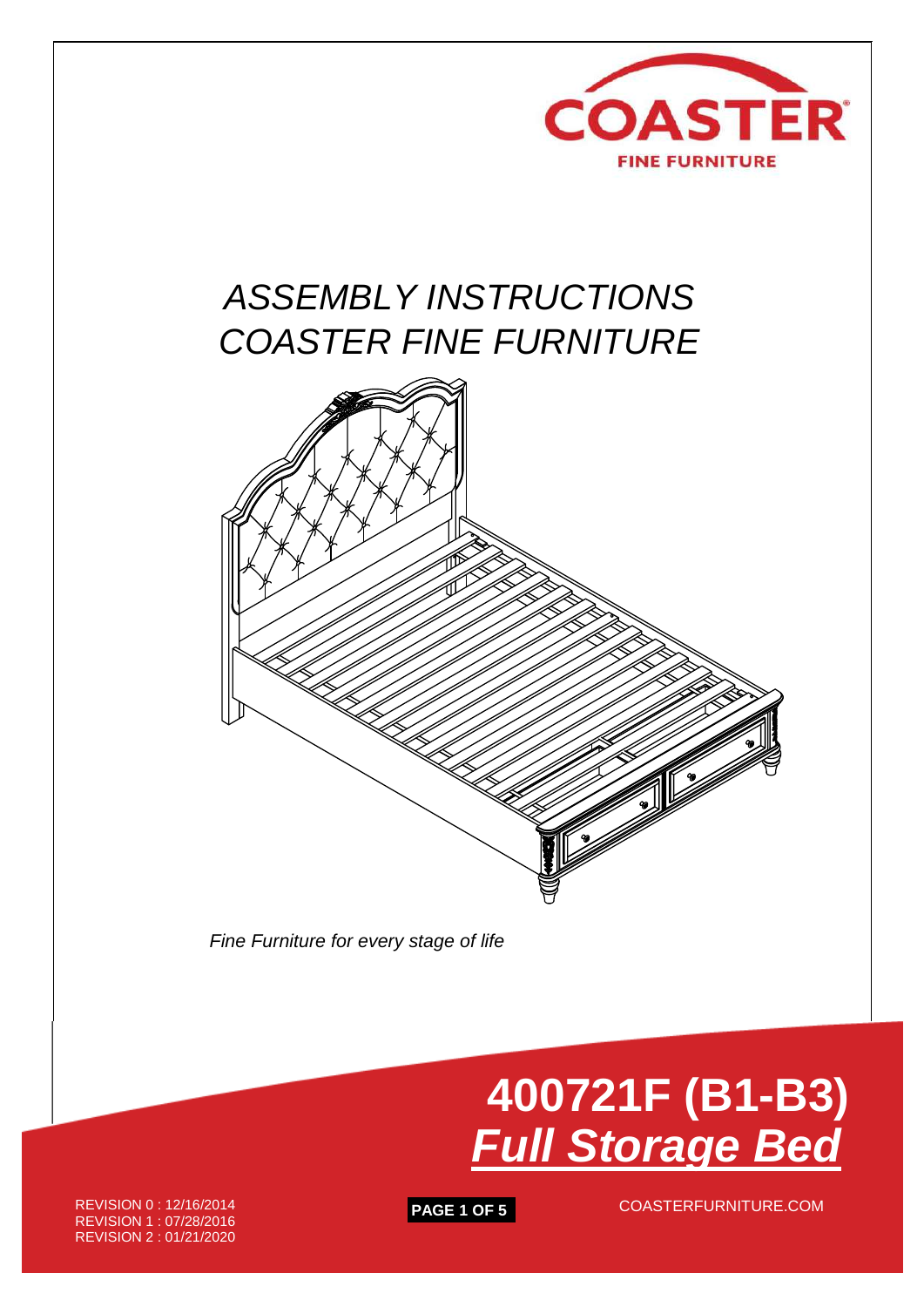# ITEM: **400721F (B1-B3)**

### **ASSEMBLY INSTRUCTIONS**



#### **ASSEMBLY TIPS:**

- 1. Remove hardware from box and sort by size.
- 2. Please check to see that all hardware and parts are present prior to start of assembly.
- 3. Please follow attached instructions in the same sequence as numbered to assure fast & easy assembly.



#### **WARNING!**

1. Don't attempt to repair or modify parts that are broken or defective. Please contact the store immediately.

2. This product is for home use only and not intended for commercial establishments.

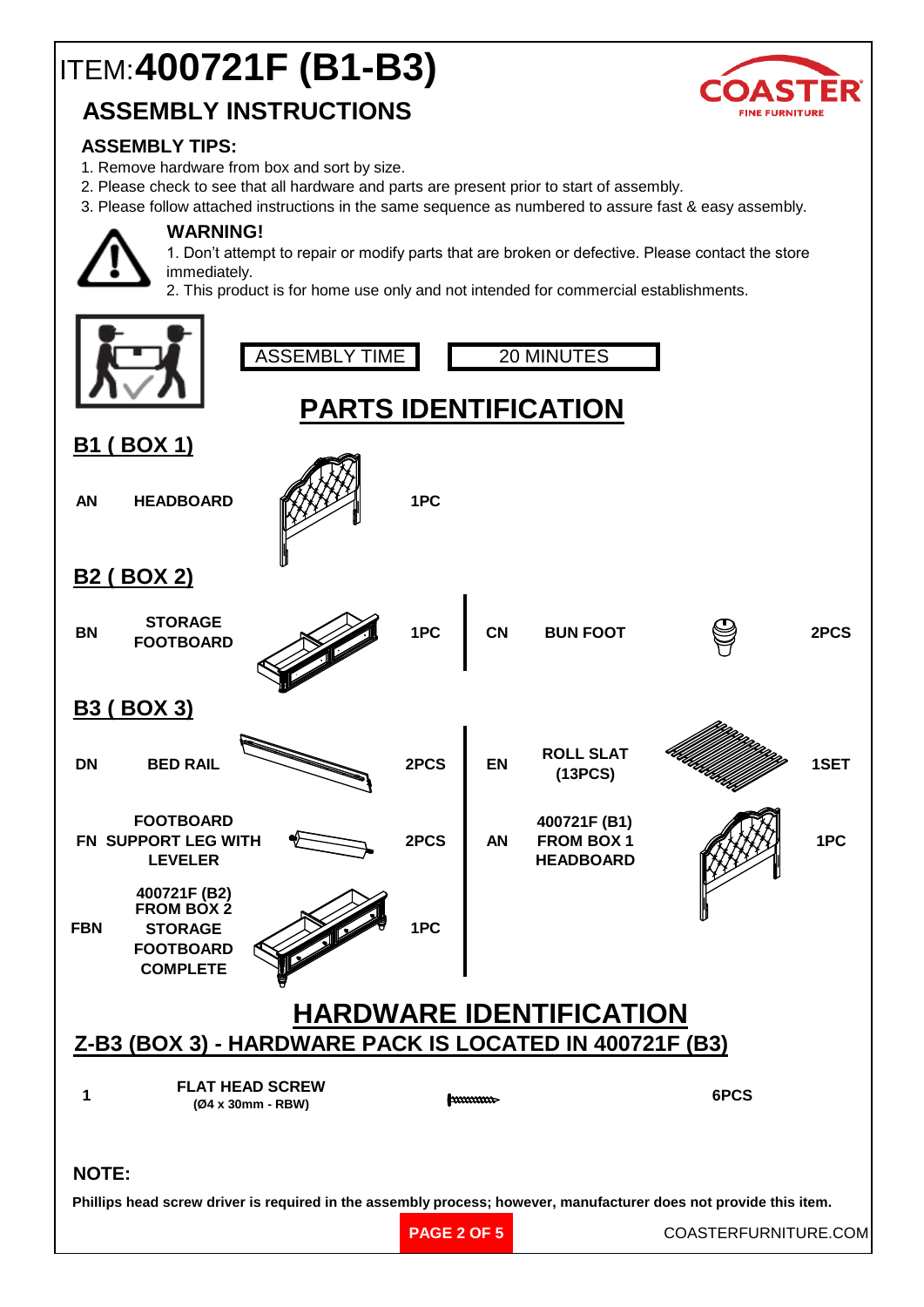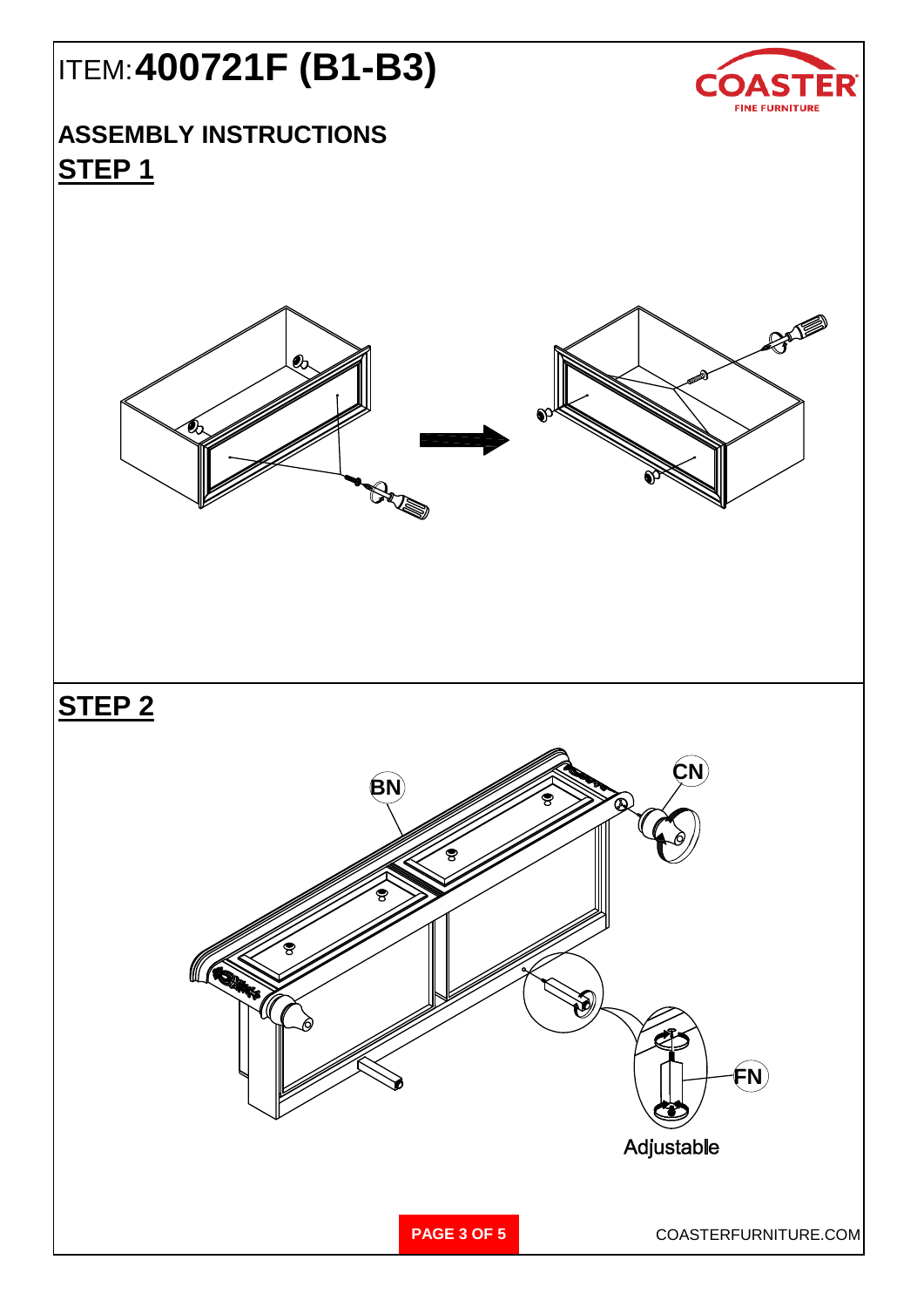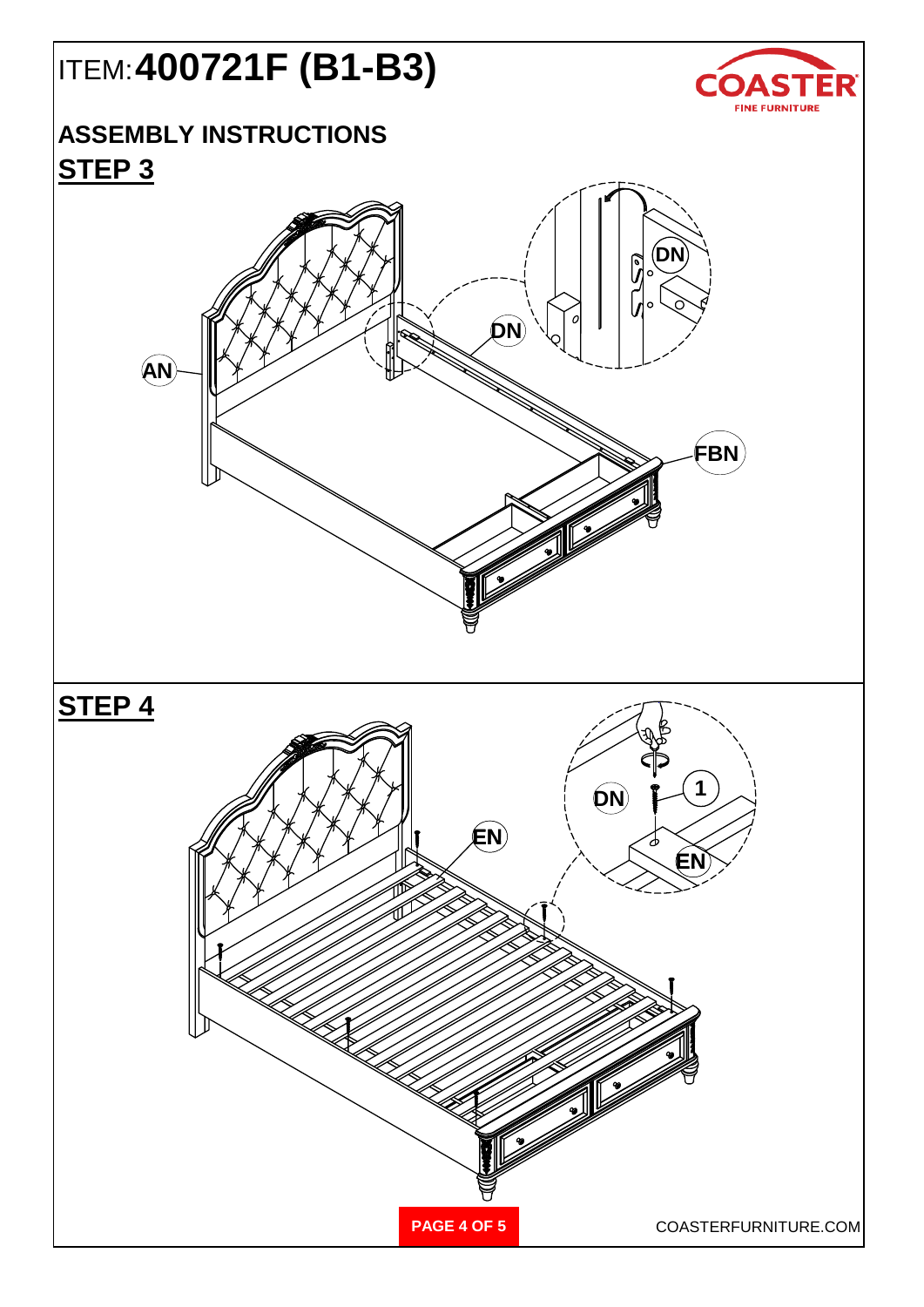

## ITEM: **400721F (B1-B3)**